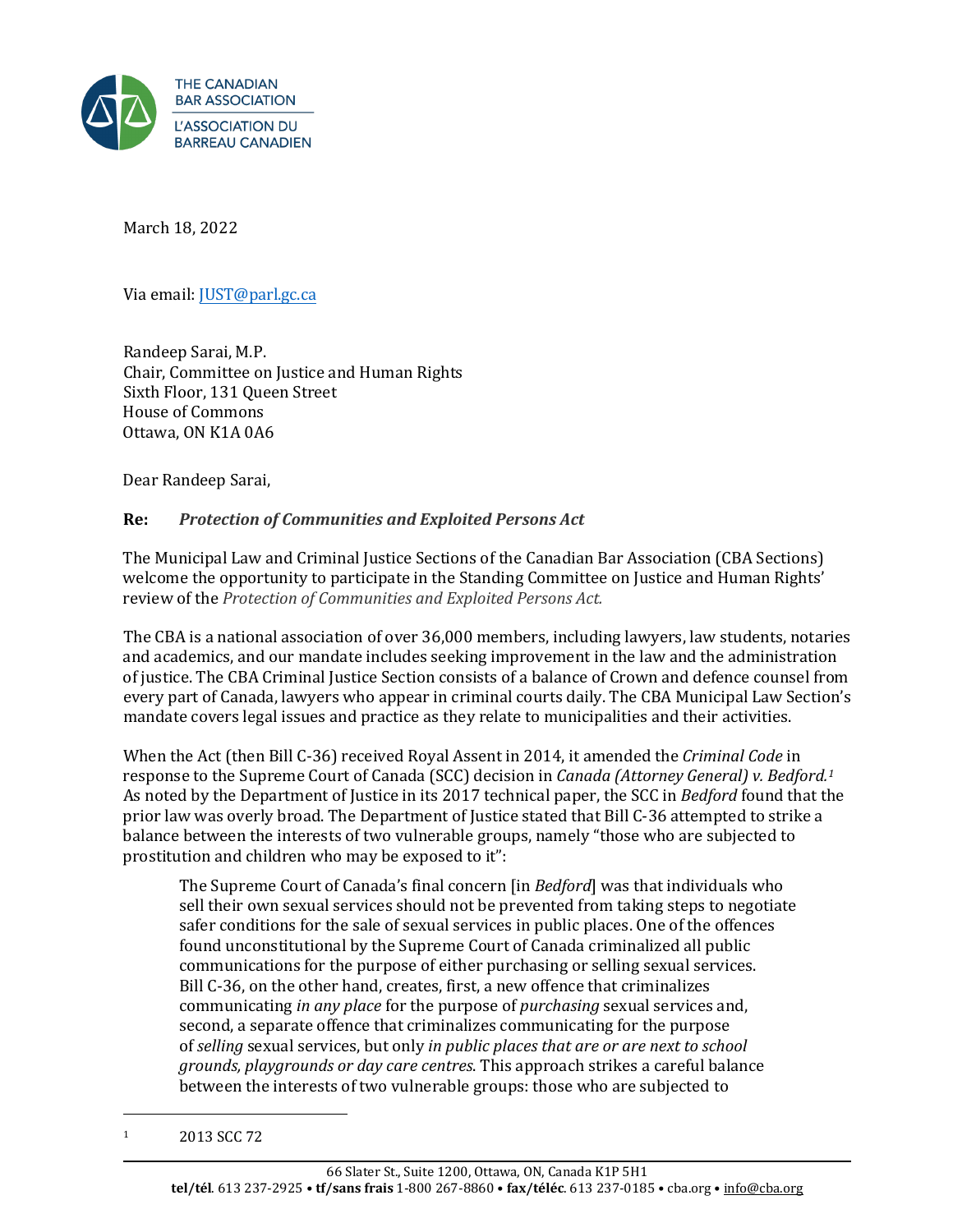prostitution and children who may be exposed to it. Notably, Bill C-36 does not prohibit persons who sell their own sexual services from communicating for that purpose, other than in public places that are or are next to school grounds, playgrounds or day care centres.2

#### **Purchase of Adult Non-exploitive Sexual Services**

The CBA Sections have assessed the practical impacts of the Act and recommend removing s. 286.1, which criminalizes the purchase of adult sexual services, including consensual and non-exploitative transactions. While the sale of sexual services is not criminalized, and sex workers themselves are not criminally liable under section 286.1, the illegality of the transaction itself presents barriers to sex workers' ability to work safely.

Clients may be reluctant to engage in screening procedures, knowing they are breaking the law. Renting or leasing indoor workspace may be difficult, since most leases and condominium bylaws prohibit criminal activity on site. The goal of section 286.1 is to end sex work, based on the premise that all sex work is exploitative and harmful, and yet the conditions imposed by section 286.1 undermine the ability of sex workers to screen clients and work indoors.

For these reasons, we find that section 286.1 is arbitrary, grossly disproportionate, and overbroad in that it captures non-exploitative, consensual sex work in the net of criminal liability and prevents sex workers from availing themselves of protective measures.

## **Material Benefit and Advertising Offences**

Shortly before enactment, the CBA Sections made an extensive submission on Bill C-36 (2014 CBA Submission)3. We reiterate our proposed amendments to section 286.2 of the *Code*, the provision restricting the receipt of financial benefits derived from sex work and the proposed removal of section 286.4, the section that restricts how sex workers can advertise their services.

We are concerned with the framing of sections 286.2 and 286.4 as both impact the safety of sex workers in various ways. Restricting sex workers' ability to advertise (section 286.2) limits their access to clientele, forcing them to conduct their business in public locations rather than a safe indoor environment. Restricting sex workers' ability to hire employees (section 286.4) such as bodyguards and executive assistants, by making them vulnerable to criminal liability, severely limits their ability to protect and organize themselves and grow their business with a recurring clientele in safe, secure locations.

The 2014 CBA Submission anticipated these sections would likely be the subject of challenges under *Canadian Charter of Rights and Freedoms* sections 2(b) and 7. *Charter* challenges have since been launched at the Superior Court level in both Alberta and Ontario. In *R v. Kloubakov4*, the Alberta Court of Queen's Bench ruled that sections 286.2 and 286.3 were unconstitutional because they breached section 7. The two accused were drivers who worked for a sex trafficking ring. The Court was concerned the new regime prevented sex workers from taking measures to protect themselves from the harms identified in *Bedford* because the exceptions for non-exploitative conduct were overly broad and likely to have a chilling effect on potentially legitimate conduct. That decision is currently under appeal.

<sup>2</sup> Canada, Department of Justice, "Technical Paper: Bill C-36, *Protection of Communities and Exploited Persons Act*" (March 8, 2017) [online.](https://www.justice.gc.ca/eng/rp-pr/other-autre/protect/p1.html)

<sup>3</sup> Canadian Bar Association, Bill C-36, Protection of Communities and Exploited Persons Act, October 2014 [online.](https://www.cba.org/CMSPages/GetFile.aspx?guid=506f61b6-ecdb-441d-9879-f4a1f3bd3f04)

<sup>4</sup> 2021 ABQB 960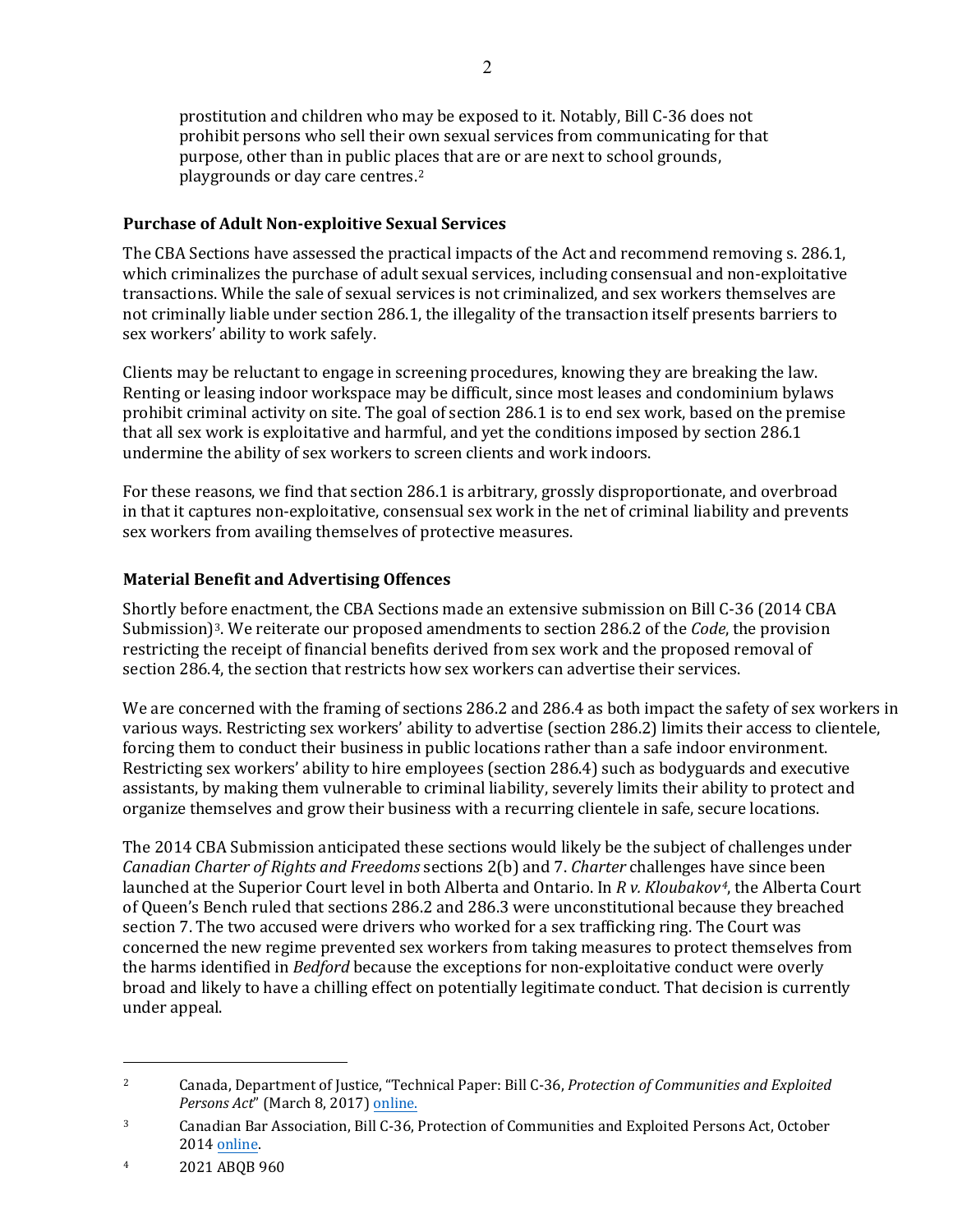In the Ontario Superior Court of Justice, several cases have assessed the constitutionality of the new sections. Although sections 286.2, 286.3 and 286.4 were found unconstitutional in both *R. v. Anwar5* and *R. v. N.S*.6 for breaching section 7 of the *Charter*, *N.S*. was recently overturned at the Court of Appeal,<sup>7</sup> the accused's acquittals were overturned and the matter was returned for a new trial.

In our view, the volume of litigation dealing with the breadth of these sections and its impact on their constitutionality militates in favor of amendments narrowing the sections.

# **Mandatory Minimum Sentences**

The 2014 CBA Submission did not address mandatory minimum sentences created by the *Act*. At its 2021 Annual General Meeting, the CBA urged the federal government to eliminate mandatory minimum sentences for offences other than murder, and to include a "safety valve" for offences where mandatory minimum sentences remain.8 The mandatory minimum sentences implemented by the *Act* are vulnerable to constitutional challenge and the CBA Sections recommend their removal.

The Ontario Court of Appeal in *R. v. Joseph9*, recently ruled that the mandatory minimum sentence required by section 286.2(2) is unconstitutional. Maintaining the mandatory minimum sentences mandated by the *Act* runs contrary to its broader, high-minded purpose of prioritizing the protection of vulnerable populations from exploitation. Mandatory minimum sentences have consistently been shown to exacerbate the exploitation of vulnerable populations particularly Black, Indigenous and racialized populations. The Public Health Agency of Canada notes that Indigenous women – those most likely to be affected by mandatory minimum sentences – are also disproportionately overrepresented in sex work.10

Imposing mandatory minimums on those who communicate for the purpose of securing sexual services negates the self-determination of vulnerable and marginalized people over their own bodies, further marginalizing those individuals. This is the opposite effect of the legislation's intent.

## **Municipal concerns**

## **Definitions of school grounds, playgrounds, day care centres and delineation of public place**

While section 213(1.1) (Communicating to provide sexual services for consideration) impacts freedom of expression, the CBA Sections support the policy rationale of not exposing children to communications for the purpose of offering or providing sexual services. In *Bedford*, the decision underscores the proposition that imprecise provisions are "difficult to prosecute."11 However, the *Criminal Code* has no definitions for "school grounds", "playgrounds" or "day care centres", even though these terms are critical to determining whether there is an offence respecting communication under section 213(1.1) (see definition).12

<sup>12</sup> Communicating to provide sexual services for consideration

(1.1) Everyone is guilty of an offence punishable on summary conviction who communicates with any person — for the purpose of offering or providing sexual services for consideration — in a public place, or in any place open to public view, that is or is next to a school ground, playground or daycare centre.

<sup>5</sup> 2020 ONCJ 103

<sup>6</sup> 2021 ONSC 1628

<sup>7</sup> 2022 ONCA 160

<sup>8</sup> Resolution 21-04-A, [Mandatory](https://www.cba.org/getattachment/Our-Work/Resolutions/Resolutions/2021/Mandatory-Minimum-Sentences/21-04-A.pdf) Minimum Sentences (CBA: Ottawa, 2021)

<sup>9</sup> ONCA 2020 733

<sup>10</sup> Sex work in Canada, The Public Health Perspective (CPHA, 2014): see [online.](https://www.cpha.ca/sites/default/files/assets/policy/sex-work_e.pdf)

<sup>11</sup> 2010 ONSC 4264, at para 152 [*Bedford*].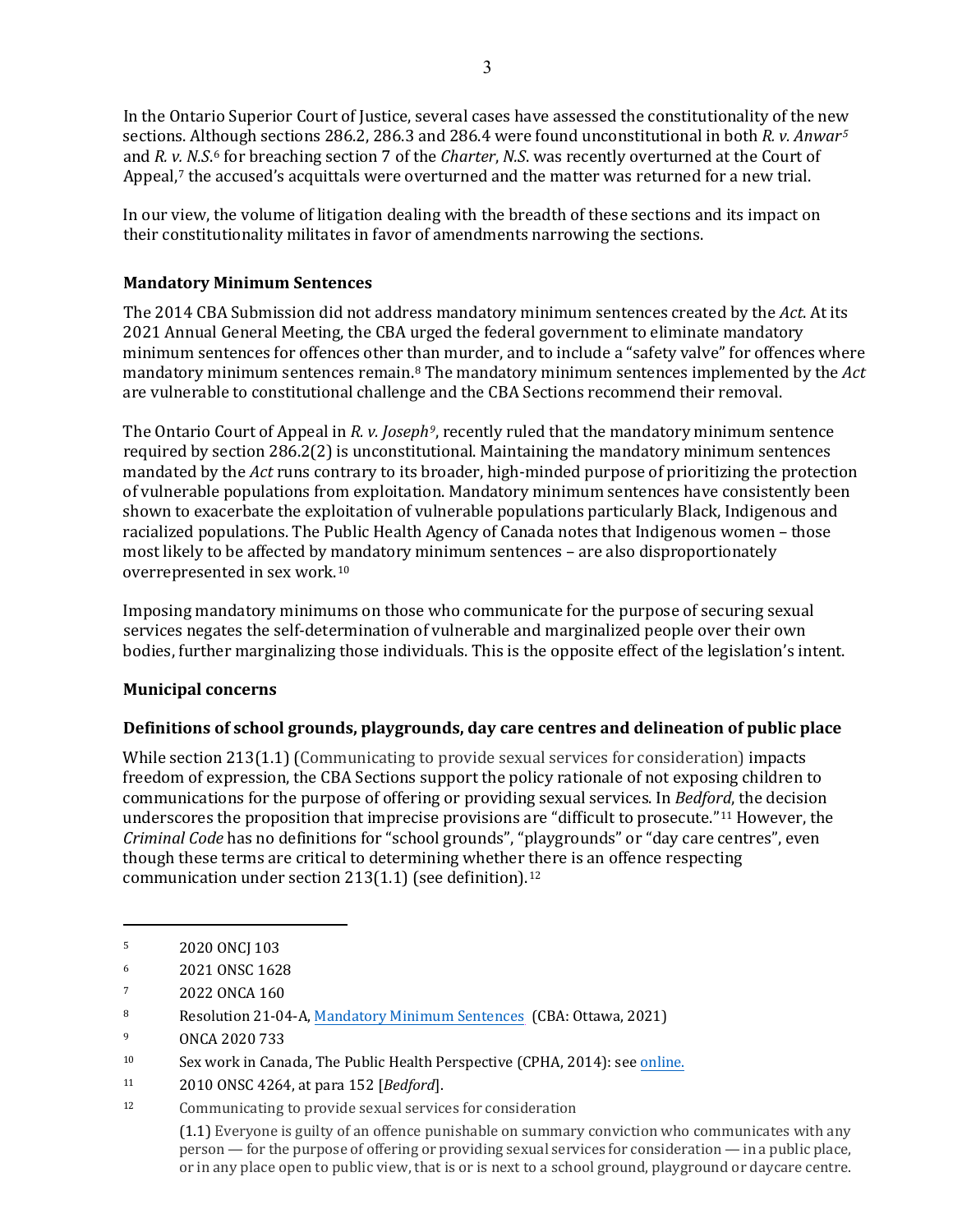The definition of "public place" is at subsection 213(2):

(2) In this section, public place includes any place to which the public have access as of right or by invitation, express or implied, and any motor vehicle located in a public place or in any place open to public view.

In our view, this definition is circular, essentially stating a public place is a place to which the public has access. While the terms "school grounds", "playground" or "day care centres" may seem selfevident, a careful review reveals application challenges in specific circumstances:

- What is required for a park to become a "playground"? Is there a minimum amount of equipment--such as swings, a monkey bar, or slides—for an area to be classified as a "playground"? Are a ball diamond, outdoor basketball court, tennis court or soccer pitch within the definition of a "playground"?
- Can a "playground" be inside a building, or is it necessarily outside?
- What if there is a "playground" or "day care centre" in a multi-use facility? Does the prohibition extend to the entire parcel, or is a spatial connection or certain proximity required between the communication and the precise location of the "playground" or "day care centre"? What is meant by the phrase "is next to"?
- Does a "day care centre" include a day care home, i.e. where a person, in their own residence, cares for children from another family?
- Does "school ground" apply only to certain types of educational institutions, i.e. those restricted to minors? Or is it extended to post-secondary institutions, such as universities, colleges, or technical schools? Is there an age restriction involved?
- The current version of s. 213(1.1) refers to "or in any place open to public view." Does this mean that the viewing would need to be from a public place, such as a municipal road or sidewalk? Would this prohibition extend to viewing from, for example, an individual's privately owned lands?

Pre-2014 case law underscores these interpretation challenges. The Alberta Court of Queen's Bench evaluated what constitutes a "public place" in *Condominium Plan No. 9422336 v Jeremy Chai Professional Corp.*13 A condominium corporation's bylaws prohibited using units for commercial purposes illegal or injurious to the project's reputation. Certain owners used units as massage parlors allegedly offering sexual services. The condominium owners applied for an interim injunction prohibiting this use. The application was dismissed, as the evidence did not establish illegality; the Court found that the offering of sexual services did not occur in a "public place" as defined in section 213(2) of the *Criminal Code*, so no offence occurred under section 213(1). The Court offered the following insight:

20. While this application does not exclusively focus on sections of the *Criminal Code*, it does *not* seem to me that the definition of "public place" defined as any place which the public "has access as a right or by invitation, express or implied", would be intended to include private rooms in the back of a massage parlour.

21. While the massage parlour may be open to the public for business, presumably the public does not have access as a right or by expressed or implied invitation to those back private rooms. Even though the former police officer deposed in a Statutory Declaration that he gained access on one occasion, it was in his words only by invitation of the attendant.

<sup>13</sup> 2005 ABQB 837. The case is in the private law setting, specifically the enforcement of condominium bylaws that prohibited activity illegal or injurious to the reputation of the project. The Court considered the pre-Bill C-36 version of the *Criminal Code*, in the context of an interim and permanent injunction application to enforce the condominium bylaws.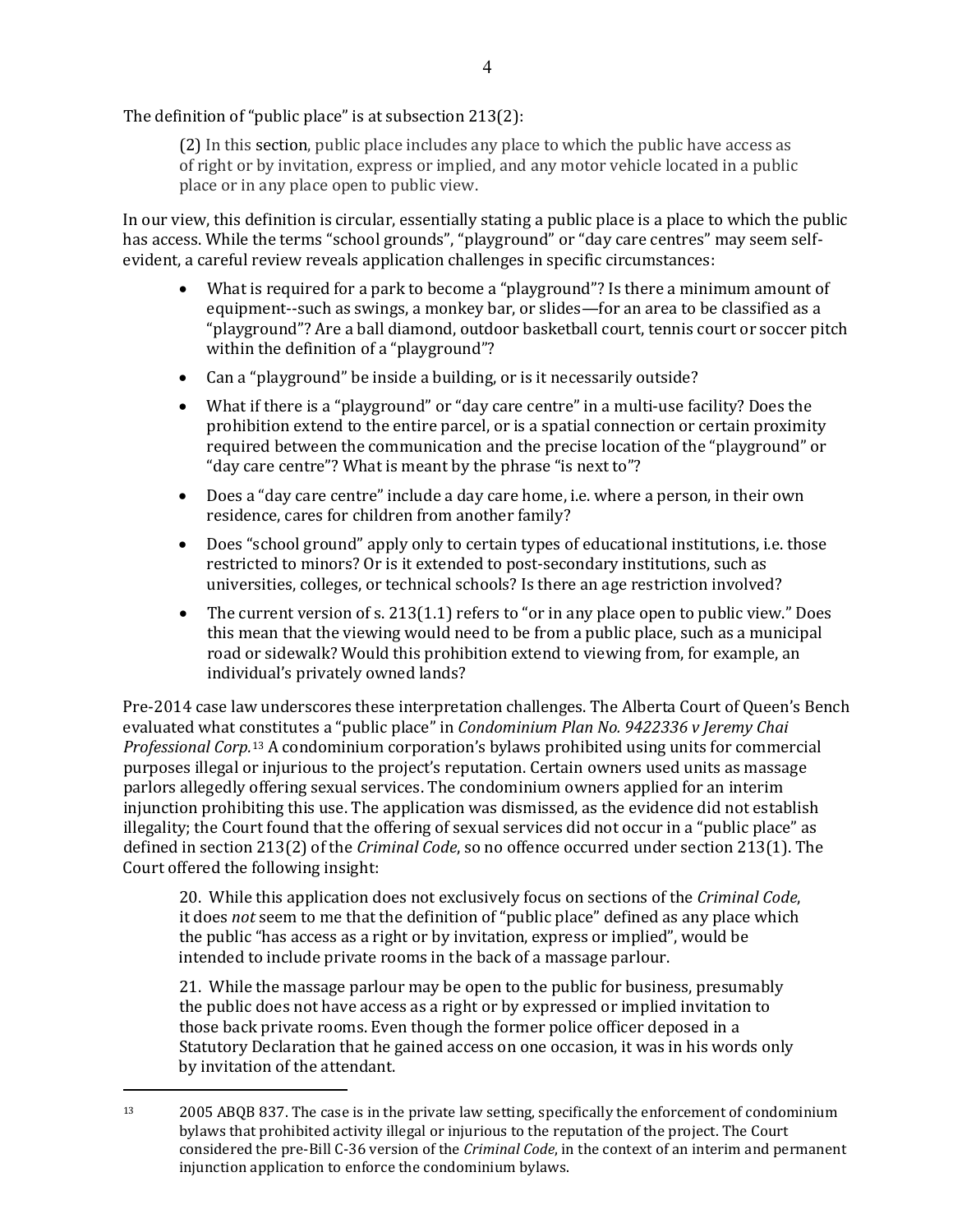In *R. v. Clark*,14 the Supreme Court of British Columbia further considered the definition of "public place." The accused was charged with willfully committing an indecent act in a public place. Uninvited observers saw the accused masturbating behind a well-lit front window of his home. The accused was convicted, and his appeals were dismissed until the SCC allowed the appeal and entered an acquittal. The Court found that "public place" extended only to a place where the public had an express or an implied permission to physically enter. Because no observer had permission to enter the accused's home, it was accordingly not a public place.

Similarly, the Ontario Court of Justice considered the definition of "public place" in *R. v. D'Angelo*,15 in a different context. Here, the accused was subject to a three-year probation order which required him "not to associate with children under the age of 14" and a 10-year prohibition order under s. 161 of the *Code* which prohibited him from attending a "public swimming area," where persons under age 14 were or could reasonably be expected to be present. Despite the probation order, the accused went swimming in a pool at the condominium and apartment complex where he lived and was charged with failure to comply with his probation order. The trial judge concluded that the pool did not constitute a "public swimming area," because use of the facilities was not open to the general public. The accused was acquitted, and the Crown appealed on the basis that the trial judge erred in her interpretation of the words "public swimming area." The appeal was allowed.

In determining what constitutes a "public swimming area," the Court of Appeal found that the trial judge should have had regard to the definition of "public place" in section 150 of the *Code*, the legislation's purpose, the ordinary meaning of words, the particular facts including the number of people with access, the particular community and the manner in which the place is used. "Public place" was statutorily defined as any place to which the public has access as of right or by invitation, express or implied. The pool in question easily fell within the statutory and dictionary definitions of "public," as membership in the pool was open to 8,000 residents of the complex and to people from neighboring communities. Further, many users were children. The Court of Appeal found that adopting a narrow definition of "public swimming pool" would be a disservice to this particularly vulnerable social group. Ultimately, it found that the trial judge erred in concluding that the pool was not a "public swimming area," and as such the acquittal was set aside and a new trial was ordered.

These pre-2014 cases illustrate the challenges that arise if *Criminal Code* sections incorporate terminology without sufficient definitions or scope.

## **Extending prohibition on communication under s. 213(1.1) to additional lands and facilities that children frequent; if extended, including appropriate definitions**

The prohibition on communication under section 213(1.1) does not apply to numerous public places that children frequent. It only applies to three specific locations: a public place, any place open to public view that is or is next to a school ground, playground or a day care centre. However, children frequent many other locations and it is surprising that the prohibition does not apply to specific other facilities or lands, such as: public parks, swimming pools, recreation facilities and shopping malls.

If the Committee recommends extending the scope of the prohibition, appropriate definitions would enhance enforceability to limit children's exposure to communications for the purpose of offering or providing sexual services.

<sup>14</sup> 2005 SCC 2.

<sup>15</sup> [2002] O.J. No. 4312, 166 O.A.C. 92.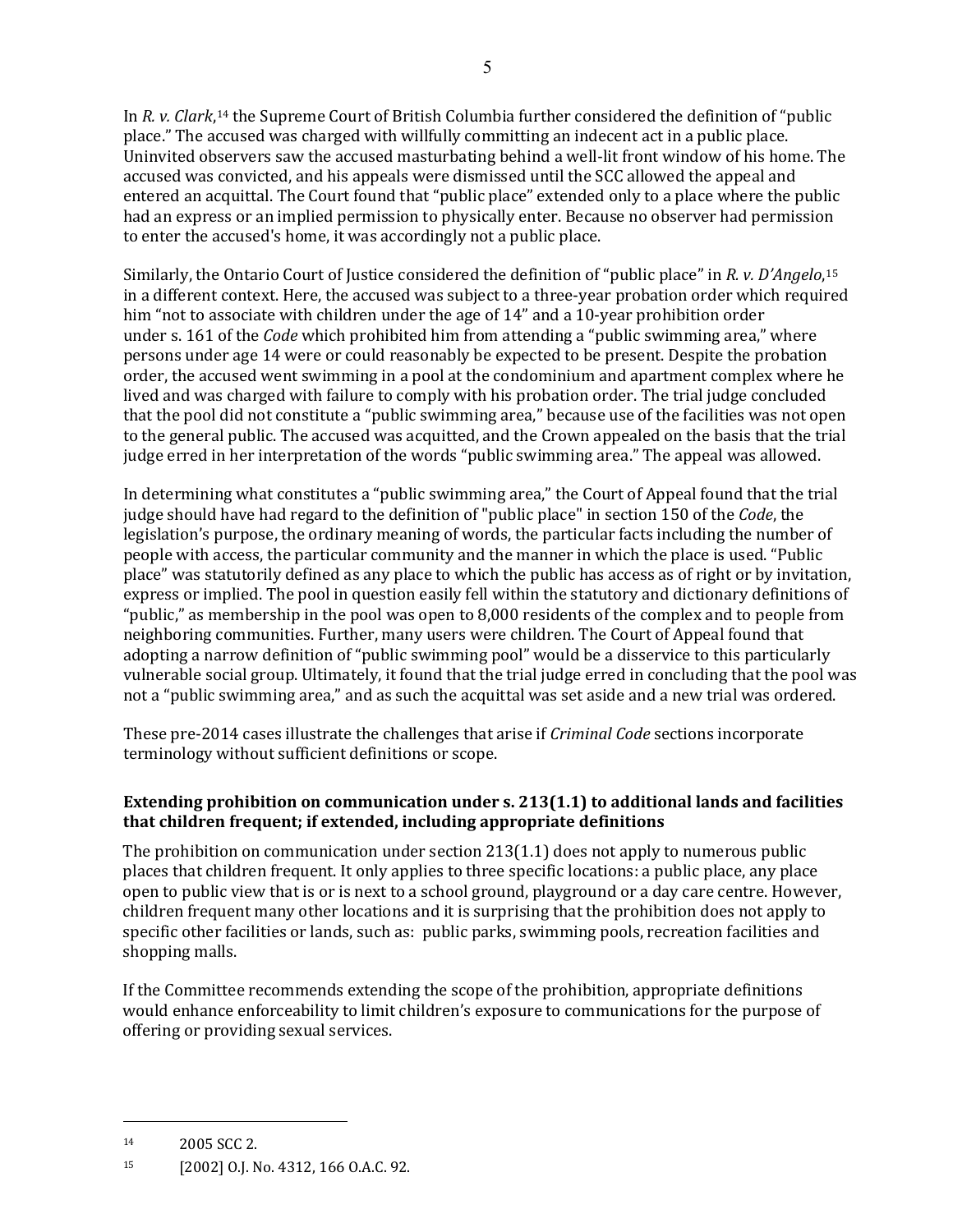## **Consultation with municipalities and their police forces**

In the 2014 CBA Submission, the CBA Sections encouraged the federal government to consult with municipalities before enacting any legislation on prostitution. We now suggest that the government also consult the Federation of Canadian Municipalities and provincial and territorial municipal associations. At this stage of the Act's review, we did not consult extensively with Canadian municipalities or their police forces. Our comments draw on the collective experience of our executive members only.

In *Bedford*, for example, evidence included affidavits from the RCMP and police officers from across the country, including Toronto, Brampton, Edmonton, Vancouver and Winnipeg.16 These police officers spoke to issues including street prostitution, enforcing the communicating provision, links to harmful activity including drugs, violence, organized crime, child exploitation and human trafficking, the growing number of missing persons and unsolved homicide cases, links to missing female prostitutes and the lack of enforceability of the bawdy house laws in place prior to the Act.17

We encourage the Committee to proceed with comprehensive consultations as part of its study. Among other things, the Committee would benefit from input on the impact of the deletion of the bawdy-house prohibitions.

## **Calls to Justice in Reclaiming Power and Place: the Final Report of the National Inquiry into Missing and Murdered Indigenous Women and Girls**

Since the Act came into force, *Reclaiming Power and Place: the Final Report of the National Inquiry into Missing and Murdered Indigenous Women and Girls18* has been issued. We encourage the Parliamentary Committee to consider the letter, spirit and intent of relevant Calls to Justice.

The CBA Sections highlight the Calls to Justice dealing with pairing trauma and addiction programs with other essential services, support for programs and services for Indigenous women, girls and 2SLGBTQQIA people in the sex industry to promote their safety and security, support for prevention initiatives in areas of health and community awareness, developing training, reporting and implementation practices for transportation and hospitality services, policing guidelines for the sex industry, rigorous requirement for safety and harm prevention within group, care or foster homes, identifying exploitation against Inuit women, girls and 2SLGBTQQIA and improvement of quality of police and coroner services for 2SLGBTQQIA. (See Calls to Justice 3.4, 4.3, 7.3, 8.1, 9.11, 12.14, 16.24 and 18.14 in Volume 1 – see Appendix)

These Calls for Justice came after extensive studies identified that, despite gaps in data collection, "Indigenous women, girls, and 2SLGBTQQIA people make up the majority of those involved in the street-level sex work."19 In addition, studies show that Indigenous women, girls, and 2SLGBTQQIA people are "more likely than other groups to be targeted for, or to experience, sexual exploitation or trafficking for the purposes of sexual exploitation."20 It follows that *Criminal Code* sections dealing with the sale of sexual services ought to align with these Calls to Justice. Doing so would further

<sup>16</sup> *Supra* note 3, at para 89.

<sup>17</sup> *Ibid*, at paras 89-94.

<sup>18</sup> Canada, *Reclaiming Power and Place: the Final Report of the National Inquiry into Missing and Murdered Indigenous Women and Girls* (2019). See [online,](https://www.mmiwg-ffada.ca/wp-content/uploads/2019/06/Final_Report_Vol_1a-1.pdf) (vol 1a) and [online,](https://www.mmiwg-ffada.ca/wp-content/uploads/2019/06/Final_Report_Vol_1b.pdf) (vol 1b).

<sup>19</sup> See *Reclaiming Power and Place: the Final Report of the National Inquiry into Missing and Murdered Indigenous Women and Girls*, *supra* note 9, vol 1a, at p. 656; citing Amnesty International, No More Stolen Sisters; Farley and Lynne, "Prostitution of Indigenous Women"; Hunt, "Representing Colonial Violence."

<sup>20</sup> *Ibid*, citing Assistant Commissioner Joanne Crampton, Mixed Parts 2 & 3, Public Volume 15, St. John's, NL, p. 40.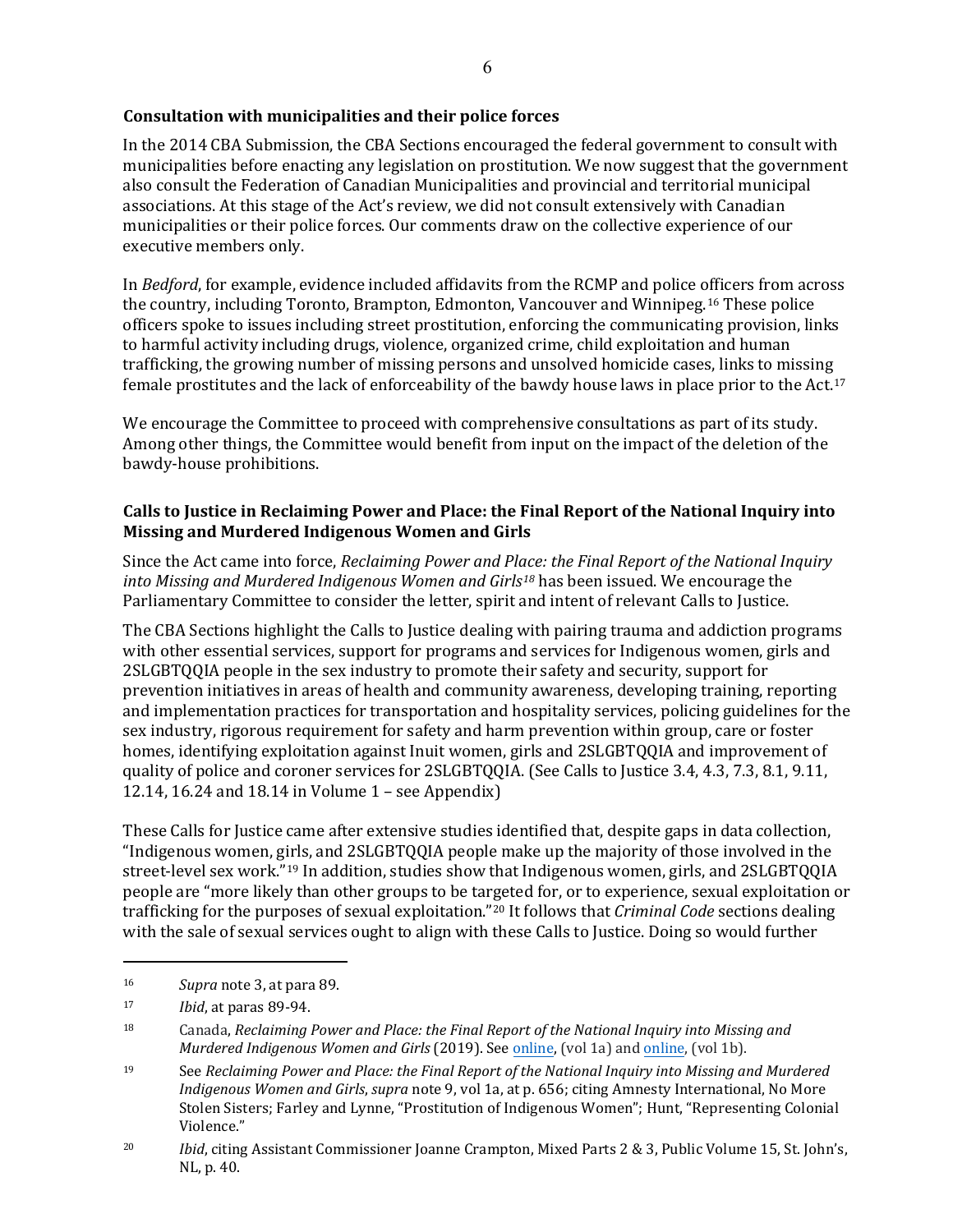assist in striking a balance between the interests of two vulnerable groups, namely those involved in prostitution and children who may be exposed to it. Further, the CBA Sections' comments on municipal concerns focus primarily on the community and societal impacts of the Act. The Calls to Justice underscore the polycentric nature of these complex issues.

We hope these observations will assist the Parliamentary Committee in its review of the *Protection of Communities and Exploited Persons Act*.

Yours truly,

*(original letter signed by Julie Terrien for Tony Paisana and Jeneane Grundberg)* 

Tony Paisana Chair, Criminal Justice Section

Jeneane Grundberg Chair, Municipal Law Section